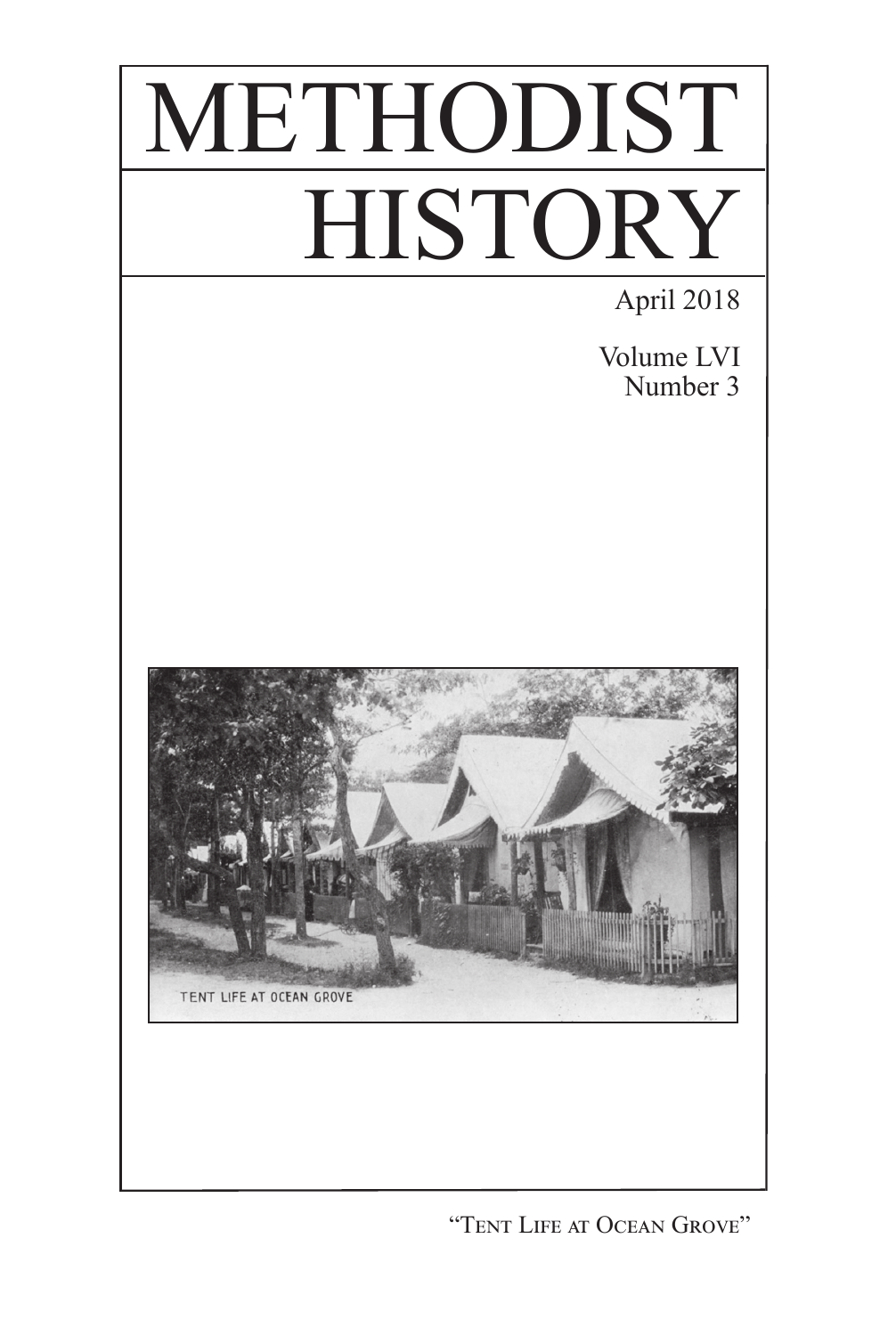

## **EDITORIAL BOARD**

Christopher J. Anderson, *Yale Divinity School Library* Morris Davis, *Drew University* Sharon Grant, *Hood Theological Seminary* A. V. Huff, *Furman University* Russell Richey, *Duke Divinity School* Ian Straker, *Howard University* Douglas Strong, *Seattle Pacific University* Robert J. Williams, *Retired GCAH General Secretary* Anne Streaty Wimberly, *Interdenominational Theological Center* Charles Yrigoyen, Jr., *Wesley Theological Seminary*

> **Assistant Editors** Michelle Merkel-Brunskill Christopher Rodkey Nancy E. Topolewski

### **Book Review Editor** Jane Donovan

*Cover: 1907 postcard from the Greater New Jersey Annual Conference Archives' "Postard Collection." Archives located in the United Methodist Archives Center, Drew University, Madison, New Jersey. See article by Jenny H. Shaffer on mapping Ocean Grove, an early camp meeting site and still popular seaside location in New Jersey (160-175).*

POSTMASTER: Send address changes to METHODIST HISTORY, P.O. Box 127, Madison, NJ 07940 or email mmerkel@gcah.org.

METHODIST HISTORY (ISSN 0026-1238) is published quarterly for \$30.00 per year to addresses in the U.S. by the General Commission on Archives and History of The United Methodist Church (GCAH), 36 Madison Avenue, Madison, NJ 07940. Printed in the U.S.A. Back issues are available.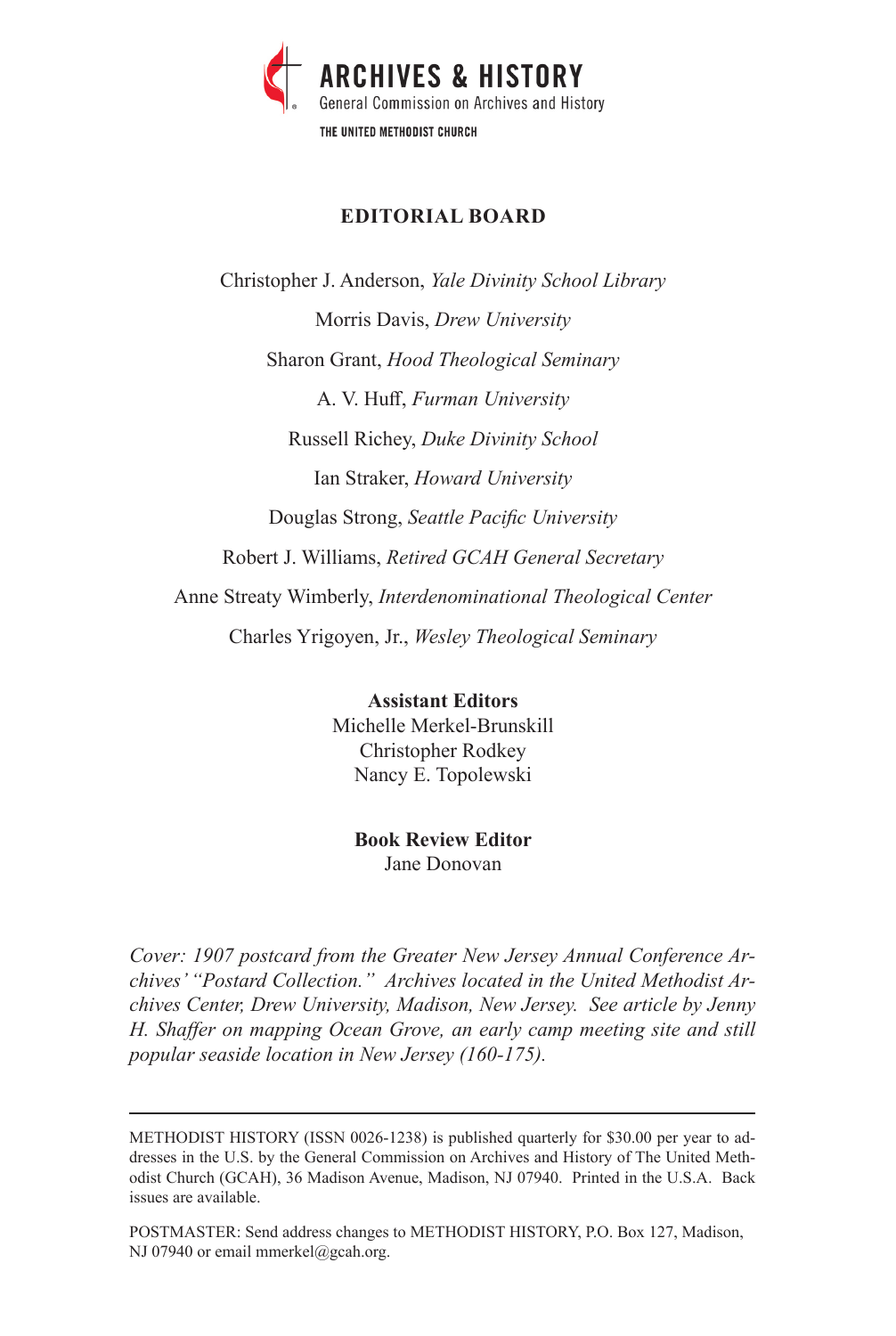# METHODIST HISTORY

Alfred T. Day III, Editor

| <b>VOLUME LVI</b>                         | <b>APRIL 2018</b>                                                                                                                                               | NUMBER <sub>3</sub> |
|-------------------------------------------|-----------------------------------------------------------------------------------------------------------------------------------------------------------------|---------------------|
| <b>CONTENTS</b>                           |                                                                                                                                                                 |                     |
|                                           |                                                                                                                                                                 | 130<br>131          |
| the Scriptures                            | The Bible Told Them So: A Look at the Wesleys' Reliance Upon                                                                                                    | 133                 |
| American Methodism and "The New Morality" | by Ashley Boggan Dreff                                                                                                                                          | 149                 |
| ca. 1870 to 1880                          | Time, Place, and Space: Mapping Ocean Grove, New Jersey,                                                                                                        | 160                 |
|                                           |                                                                                                                                                                 | 176                 |
|                                           | Minutes of the 2017 Annual Meeting of the Historical Society of<br>The United Methodist Church                                                                  | 188                 |
|                                           | Nineth Historical Convocation Registration Information                                                                                                          | 190                 |
|                                           | Copyright 2018, General Commission on Archives and History,<br>The United Methodist Church                                                                      |                     |
|                                           | Methodist History is included in<br>Religious and Theological Abstracts,<br>Historical Abstracts and America: History and Life<br><b>ATLA Religion Database</b> |                     |

Manuscripts submitted for publication and all other correspondence should be addressed to Editor: METHODIST HISTORY, P.O. Box 127, Madison, NJ 07940. Prospective authors are advised to write for guidleines or visit www.gcah.org.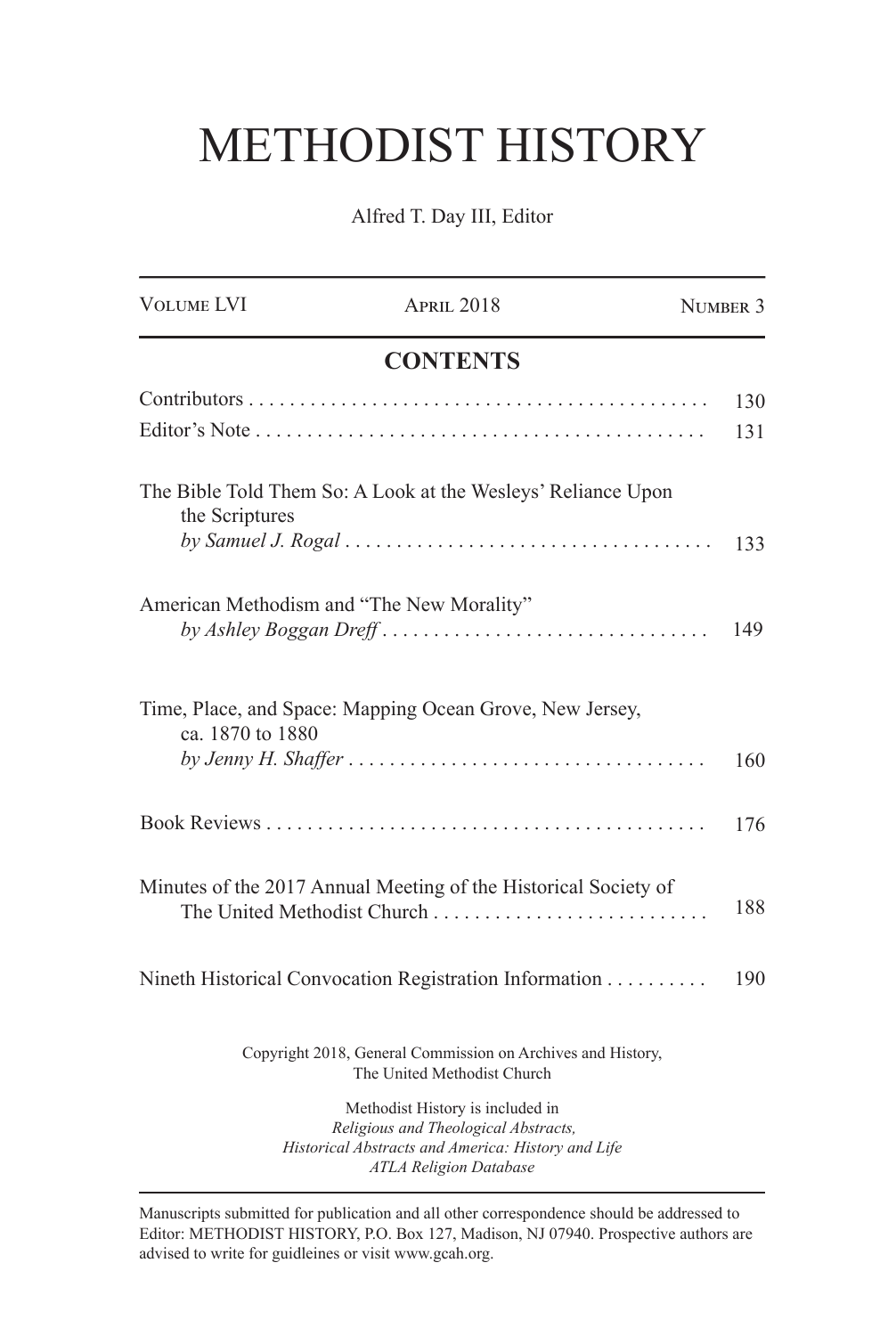### **Contributors**

ASHLEY BOGGAN DREFF is currently the Director of United Methodist Studies at Hood Theological Seminary. She joined the faculty at Hood in August of 2017 after graduating from Drew Theological School in May, 2017, with a Ph.D. in American Religious History. While at Drew, she focused on Wesleyan/Methodist Studies and Women/Gender Studies, completing a dissertation which forms that basis of her forthcoming book *Entangled: A History of American Methodism, Politics, and Sexuality* (New Room Books, fall, 2018)*.* Dreff has held previous positions at the General Commission on Archives and History of The United Methodist Church and the Connectional Table of The United Methodist Church.

SAMUEL J. ROGAL, Chair Emeritus of the Division of Humanities and Fine Arts at Illinois Valley Community College, has pursued studies in eighteenth-century British literature, the Wesleys, and eighteenth and nineteenth-century hymnody since the mid-1960s. He has authored books on John Wesley's activities in London, Wales, Scotland, and Ireland, as well as *Essays on John Wesley and His Contemporaries* and a ten-volume *Biographical Dictionary of Eighteenth Century Methodism*. Rogal's editorial work includes the twenty-one volume *A New and Critical Edition of George Osborn's The Poetical Works of John Wesley* and the three-volume *A Detailed and Annotated Collection of John Wesley's Book Reviews, Readings and Commentaries*. His four-volume *Commentary, Notes and Introduction to the 1858 Sabbath Hymn Book* earned him the Adele Mellen Prize for distinguished contribution to scholarship.

JENNY H. SHAFFER, whose primary focus is the built environment of early medieval Europe, teaches the history of art and architecture at New York University School of Professional Studies, Division of Applied Undergraduate Studies. She studied art history and history as an undergraduate at William and Mary, and earned her Ph.D. from Columbia University, where she concentrated on the art and architecture of the Middle Ages. As architectural historian for the Historical Society of Ocean Grove from 2012 until 2016 and a member of the Neptune Township [New Jersey] Historic Preservation Commission since 2006, she is involved in research on and the restoration and preservation of Ocean Grove's historic vernacular architecture.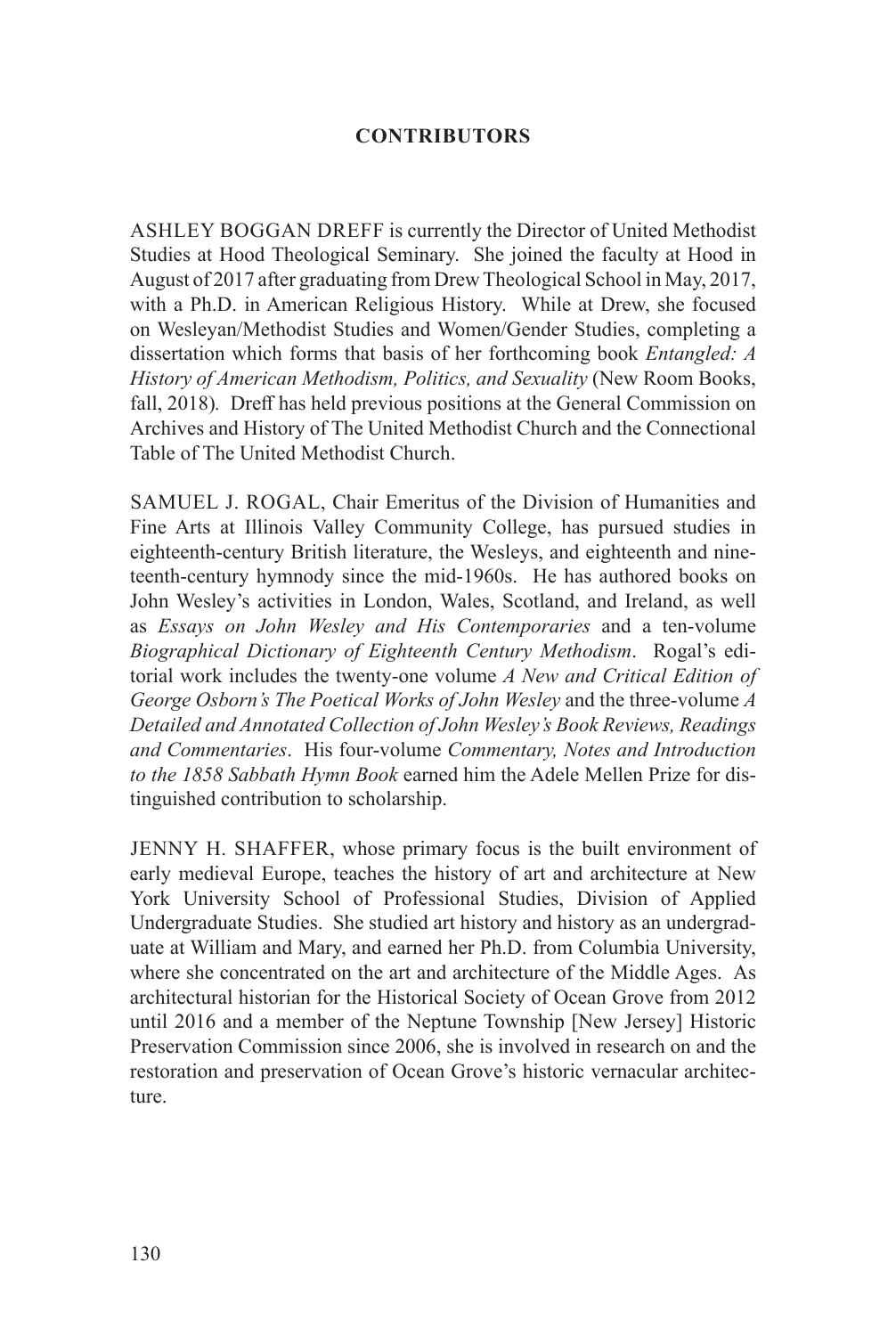#### **EDITOR'S NOTE**

Here at the United Methodist Archives Center in northern New Jersey we have recently been hit with the third nor'easter in ten days. For those not familiar with this meteorological occurrence, it means we were slammed by storms with extremely high velocity northeasterly winds and at this time of year, heavy precipitation in the form of snow.

One nor'easter a season is plenty since their aftermath is nothing but trouble: uprooted trees, wind-sheered branches falling on cars and homes, impassable roads, severed electrical lines and power outages lasting for days. As such, trees not only suffer damage themselves—they are often the cause of even greater widespread damage to the surrounding community.

The trees that stand the firmest are the species with the deepest root systems, ones that have been carefully maintained over the years. The Methodist Archives is located on the campus of Drew University, nicknamed "The Forest." Walking around school grounds or driving from home to get here these last few days I noticed that the oak, maple and hickory trees are still standing tall while the birch are bent and twisted like pretzels and several beech, ash, and sycamore are pulled-up as if a petulant giant had been heedlessly weeding a garden.

This and every edition of *Methodist History* is an exercise in deepening roots and careful conservation, well-grounded in the source stuff of Wesley and Methodist studies and conveying nourishment to the fibers and branches of the traditions it has sprouted. Thanks to the contributors, this issue is more evidence of a well-nourished and cared-for deep, firm root system.

Samuel Rogal's "The Bible Told Them So: A Look at the Wesleys' Reliance on Scripture" focuses on the extent and actual degree to which John and Charles Wesley—their sermons, prose, tracts, correspondence, journals, hymns, and secular verse—both employ and rely on the scriptures as a means of reinforcing their definitions of and commitment to their roles in the eighteenth-century religious awakening in and beyond Britain. The "Bible moth" moniker for early Methodists devouring holy writ like a moth devours cloth is more than exemplified in these seminal leaders of the movement. The Wesleys' extensive reliance on Biblical thought and language underscores the importance of Holy Scripture as text to both religious and academic disciplines concerned with the inception, emergence, and development of Western world religious thought.

Ashley Boggan Dreff's "American Methodism and 'The New Morality'" points to the 1960s Methodist Boards of Education and Social Concerns efforts to remain a relevant and moral authority by adapting the popular situational ethic, "the new morality as a tool for the Methodist to address